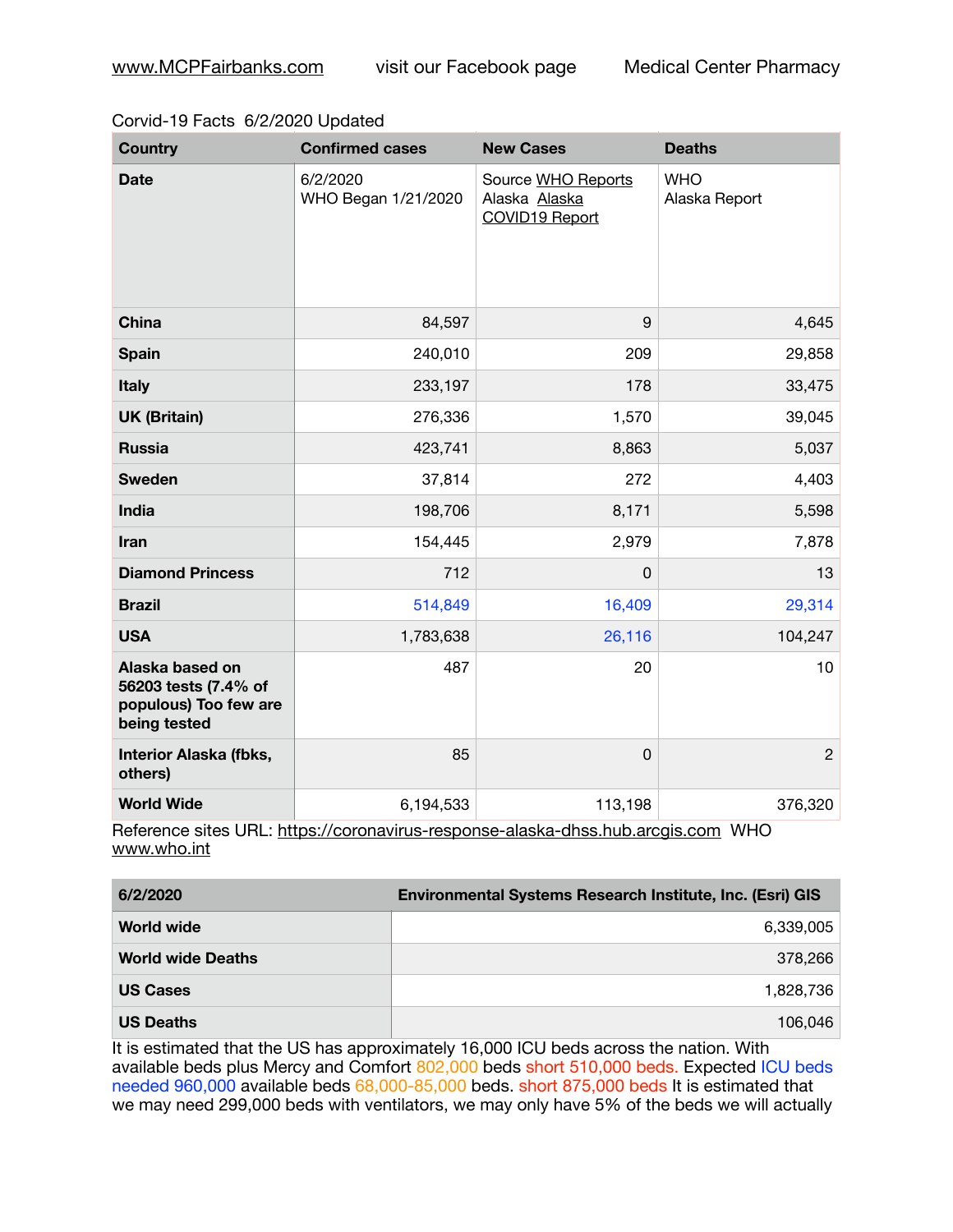need or 20 times more beds than we actually have. if 1 in 10 of the 960,000 or 10% of ICU patients die = 96,000 people

The US has 2.8 hospital beds per 1000 our needs could be 56, China had 4.3, Italy 3.2, South Korea 12.3

Impact of COVID-19 on the US Healthcare system

Estimated US Population 328 million 11.1% have been tested (36.57 million) Estimated 5% of US population will test positive for Covid-19 16.4 million (1.829 Million) we have currently tested an est. 36.57 million based on 1.829 mill that have tested positive 8% will require hospitalization (need this many beds) 1.312 million beds Estimated by the American Hospital Association there are  $\sim$  800,000. staffed beds available The USNS Mercy and Comfort added 2,000 staffed beds, not ICU Of these estimated to be admitted to ICU **860,000**. to ICU beds The US has ICU beds but be different to the control of the G8,000-85,000 beds 68,000-85,000 beds but be different to the control of the control of the control of the control of the control of the control of the

**Summation:** Estimated needs could be 1.312 million hospitalized beds for just COVID-19 patients alone. If positives represents 5% of test, then approximately 36.57 million of the 328 million US population or 11.1% of the population have been tested (we have no idea how many tests have been run or how many multiple tests conducted on the same person, 1.829 million actual positive tests, 106046 died.

Normal ICU stay 5-7 days, estimated ICU stay for COVID-19 2-3 weeks and they could tie up a ventilator for that length of time also, helping only 1/3 as many patients.

This is why we need to flatten the curve by social spacing and only essential travel. Expected Death (these are just estimates based on other countries) if of the 1.312 million positive test patients and if

1% die = 13,120 people

2% die = 26,240 people

3% die = 39,360 people

6% die = 78,720 people obviously we have passed the 1.312 million positive cases so if 5% of the US population 16.4 million tests positive and 6% of those die = 984,000 deaths if no vaccine.

World wide death rate of positive tests actually 5.99%. The US is at 106046 deaths 5.8% of those actually tested positive. The US deaths represents 28% of the world's death numbers vs 28.8% of worldwide confirmed cases.

To put this in perspective, In comparison to the flu in the US

CDC Estimates. From 2010 to 2016, the flu-related death rate was between 12,000 and 56,000, with the highest season being 2012 to 2013 and the lowest being 2011 to 2012. Most deaths are caused by complications of the flu, including pneumonia or a secondary bacterial infection of the heart or brain. or 2,000 to 9,333 per year. In 2020 in the US has 19 million cases 180,000 hospitalized and 10,000 (0.052%) have died, typically it is 2% will die, compared to 5.8% with COVID19. 11.1% (US) and 7.4% (Alaska) are still too few to protect us from future outbreaks. Experts feel that we need either need people to get infected with the virus and develop antibodies or get vaccinated to create immune antibodies to protect us, that we need >60% of the population to have positive antibody tests and preferably 70-90%, one expert felt they would not feel confident til >85% were positive, to give assurance (herd immunity) in order to go without masks and social distancing. NY City seems to have the highest number at 20%. Testing is so important. Currently we are testing at 11.26 Million tests per month. At this rate to test everyone once it will take 29 months or over 2.4 years. To test 3 times it would take 87 months or 7.25 years

The Flu (Influenza kills approximately 1-2% of those infected, SARS killed 800 people total, COVID19 appears to kill 5.8% of those that test positive or 2.9 times (290%) more deadly than the flu and seems to be more contagious. (Seems to spread more readily)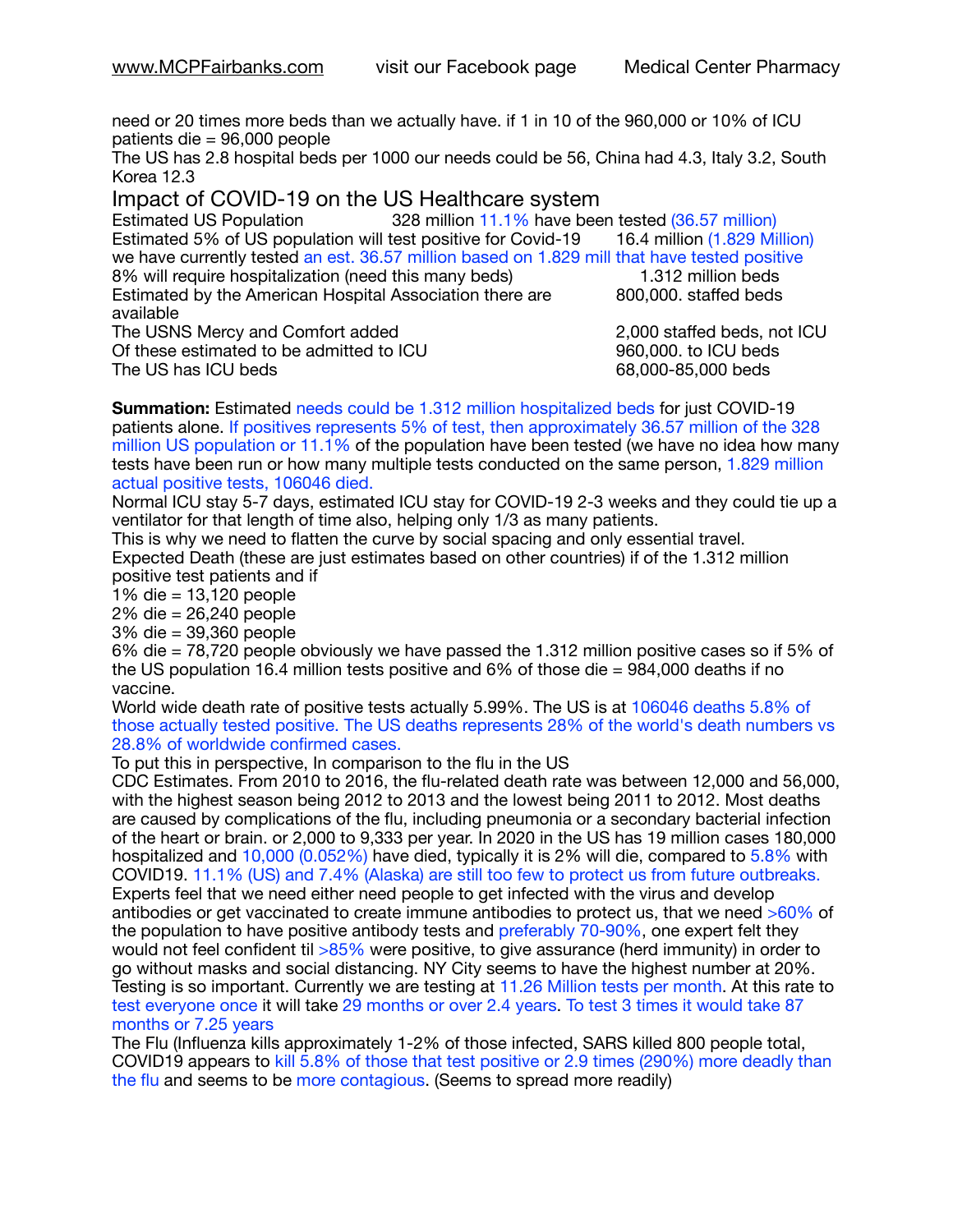Alaska has 487 cases so far, 85 in Fairbanks or a less than 1 of every 5 of Alaskans, with 10 deaths, the first case was transient foreign airline crew member. Interesting, the Source of Alaska's SARS-Cov2 virus originated not from East Asia by travelers or the west coast (Washington where it was first observed) , but came from the east coast of the US, and they were inoculated first from Europe, accordingly from New York's Governor.

**Best practice protection** is good personal Hygiene do not touch eyes, nose, mouth, wash hands frequently for at least 20-30 seconds, before you touch your face, and observe personal spacing of 6-18 feet. Remove your shoes in your house, frequently clean surface areas, let the cleaner sit 15-20 sec before wiping off. **We are recommending to wear any kind of mask.** Drug treatment is being researched, but as yet not been verified, only suggested. Best to isolate those sick and isolate those most susceptible (old and preconditioned with risk factors) **Risk factors:** Cardiovascular disease (56.6%), Obesity (41.7%), Diabetes (33.8%), age >60, respiratory problems, especially smokers or those who vape, High Blood Pressure If you have been exposed self isolate for 2-4 weeks

One episode in China, a man tested negative for 27 days before showing symptoms. So Isolation may want to be considered up to 4 weeks not just 2 weeks.

Italy 1 in 10 positive cases admitted to ICU due to Hypoxic failure requiring mechanical ventilation. In NY it was 1 in 7 that required hospitalization, of the 5700 hospitalized 2634 were discharged (79% (2081)) or died (21%(553)), 9 in 10 put on a ventilator died.

Public policy development and education is important. How Long does Covid-19 stay on objects Air up to 3 hours Copper 4 hours Cardboard (Amazon Box) 24 hrs Plastic surfaces/Stainless Steel 72 hours Mucosal surfaces unknown

Exhalation can spray spittle (droplets)<br>Coughing Coughing 2 m (6.6 ft)<br>
Sneeze 6 m (19.7 ft)

Project outward<br>1.5 m (4.9 ft)  $6 m$  (19.7 ft)



Development of immune response

Early testing tests to see if you currently have the virus

Later testing tells us if you have been exposed and survived. But does not tells us if you have immunities to the virus. We will need to have both tests done in order to open the community.

Viral Antigen and Viral RNA tells us you have the disease and can spread the disease and can or are currently sick.

IgM and IgG (antibodies) tells us you have experienced the virus or had the vaccine, and got over it. You may be resistant if your antibody levels are high enough. We have tested currently 7.4% of the Alaskan population and over little over 11.1% of the US population. To be safe we need at least 25% to see if we are making progress, 60% to